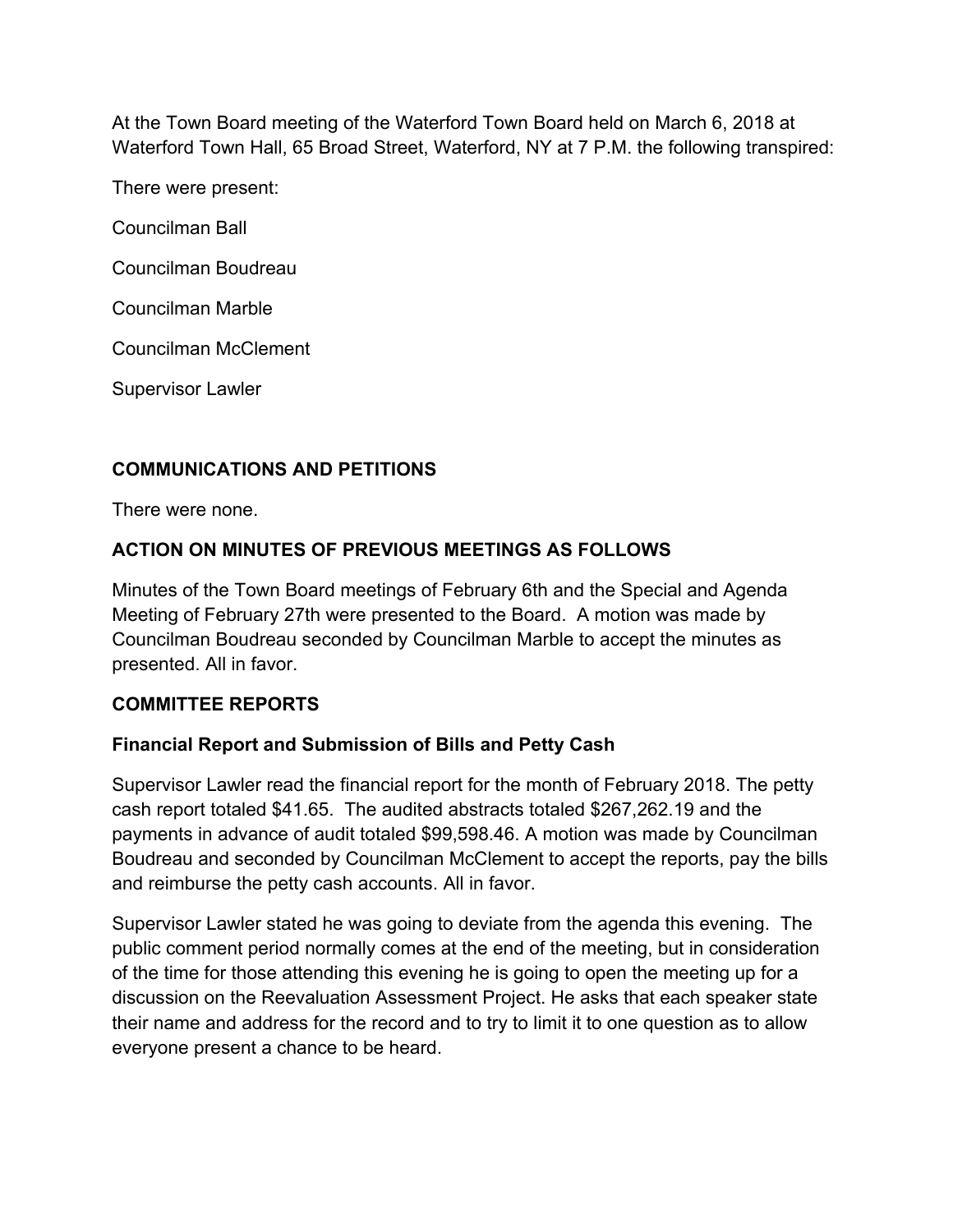Dave Barnett from GAR was introduced. GAR is the company hired by the Town to conduct the reassessment project.

Mary Pliska- 4<sup>th</sup> Street- received the reassessment letter on Saturday. Most people cannot afford these new values, which she feels look more like a new home value. She called GAR, was told to go to the Library and look up comparables. The comparables looked bigger than her home. She has been fixing it up over the years, but she is not sure where you got these figures from. She has an issue with the assessment based on her homes' style. Does not feel there is much style in the village. Her home is also in the flood plain.

Dave Barnett- The values you received are preliminary. Through the month you have the ability to challenge your assessment with the informal review. They did all the work to gather information from the outside of your home. He encourages everyone to call the number listed on the letter and make an appointment. The goal of a reassessment project is to get your value right. There is a range of sales, not every property is the same, sales of properties in your neighborhood were looked at. Style is a term used by NYS Property Tax law, means the type of home you have such as colonial or ranch. This is not perfect, there will be adjustments. Their goal is to make sure that your determined value is fair and equitable. At the informal review you will submit all the information you want us to consider such as a recent appraisal, if you had refinanced and interior pictures. There is a form to be filled out which will accompany this information. After being reviewed we will render a decision, a notice will be mailed to you by the end of April. The tentative roll is filled by May  $1<sup>st</sup>$ , this is NYS law. If you still disagree with the decision, you can file a grievance and go before the Board of Assessment Review which is comprised of Town residents. Grievance Day is the 4<sup>th</sup> Tuesday in May. He discussed the grievance form. They are required by law on the notice to give you an example (for a certain time), of your taxes. The last reassessment was in 1981. Flood plain is an issue. You can mention this at the informal review. We do not know everything about your home. This is something that will be an additional consideration.

Richard Kennedy- 56  $4<sup>th</sup>$  St also owns 94  $4<sup>th</sup>$  Street- when you say our assessment was based on homes the neighborhood, what neighborhood are you looking at?

Dave Barnett- each neighborhood was give a code, every parcel is part of a neighborhood code. Sales in your neighborhood were looked at. You can look at the residential sales with photos for your neighborhood, this is all online. There is a website listed on the letter and also a link on the Town website.

Richard Kennedy- Was the flood insurance looked at, does this factor in the numbers. Are the comparables for a home in the flood plain based on other homes in the flood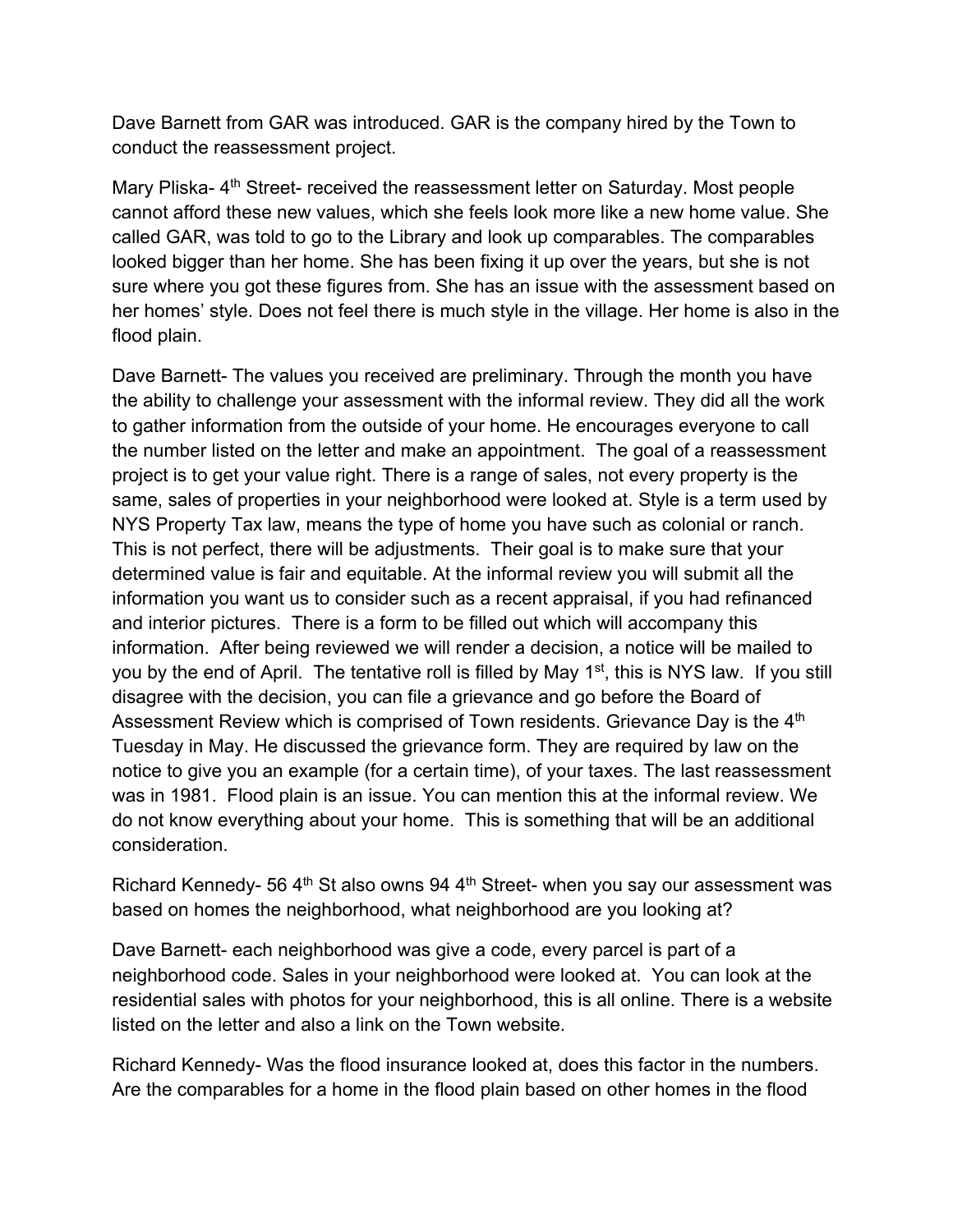plain? What is entailed in the informal review process, is this an added expense to the taxpayer?

Supervisor Lawler stated that the point of a reassessment is to find the accurate value. This is the first step in getting to that. Look and see, are there houses in my neighborhood that sold for this? We can't all assume that all of this is correct, there will be changes.

Dave Barnett- At the informal review will gather all your information, if we need an interior visit – we will do so. There is no extra expense for the informal review. There is a neighborhood delineation, the village is its own neighborhood. Homes in the flood plain share this characteristic. You are being compared to other homes with the same characteristic.

The Supervisor asked how everyone can see these comparables.

Dave Barnett- On line, look up sales in your neighborhood find sales most similar to yours. There is a comparable tab on the site. This is a third party search engine, GAR does not maintain this. If you want exact properties significant to you, call the number, 1-866 910-1776 and we can provide you those sales.

Don- 44 Clifton St- he has an appointment, his appraisal is over 10 yrs old, should he get a new one.

Dave Barnett- It is very early in the process for anyone to do that. They can be expensive. Utilize the resources we are providing you first. But you are well within your right to get an appraisal.

Kathleen Wheeler- 5 Carriage Way- her home is 15 yrs old. Only 4 houses were built on her street. Any comps for her neighborhood are not near the same. Where did the comps come from? They don't even have a road. She feels the old assessed value is probably more accurate.

Supervisor Lawler- We want to get the value of your home right. If the comps are wrong or not understood, go through the process.

Kathleen Wheeler- At that point, what is next.

Dave Barnett- Explained the review process a resident can go through. Not all properties are the same. Once you see the sales and range of value, you can see where you value came from. At the informal review, adjustments can be made during this time, before grievance day.

Supervisor Lawler added that the informal reviews will be held at the K of C on Grace Street. Appointments will allow everyone to have their time without waiting in line.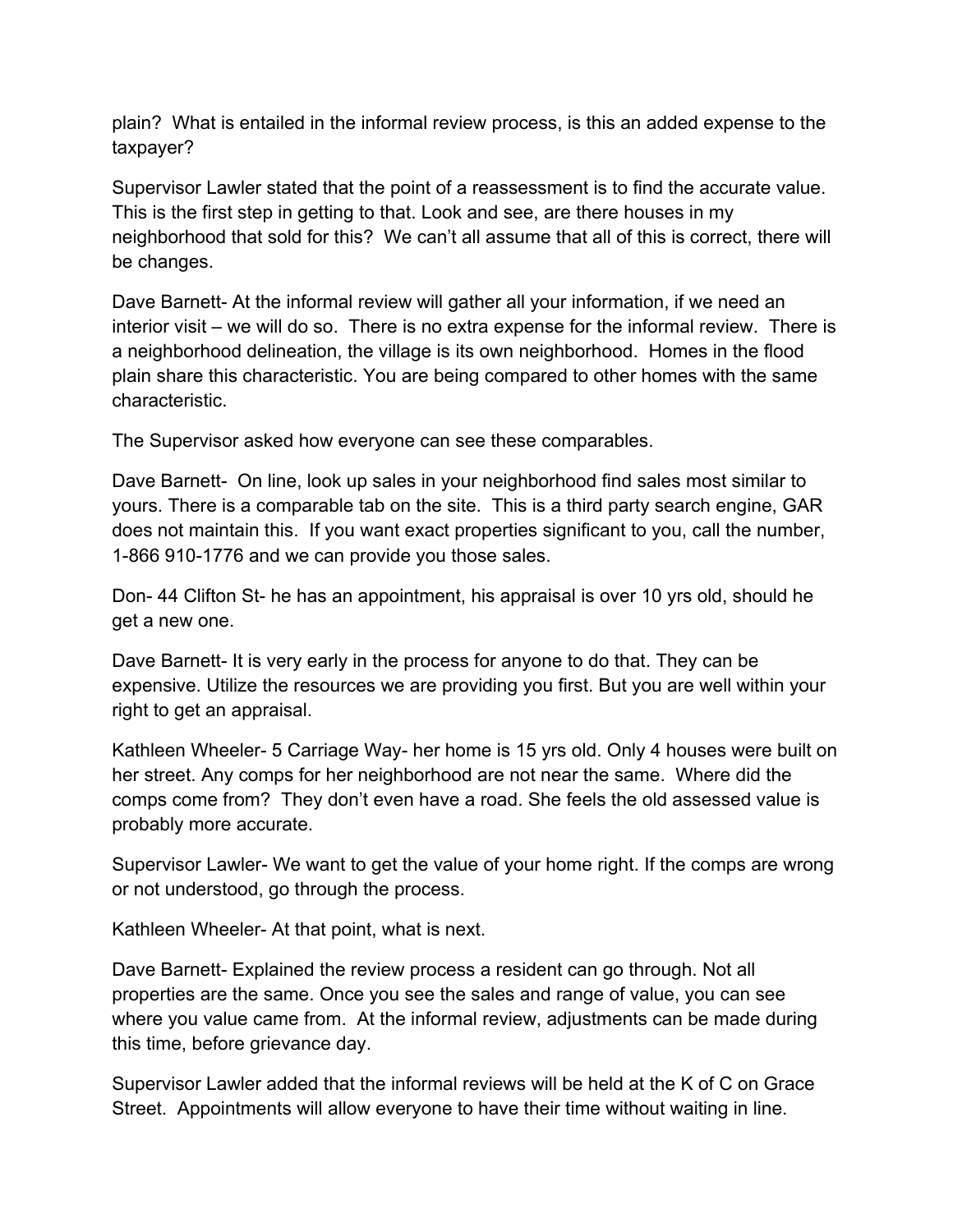Bridget Framont- 3 Carriage Way- Her home is 15 yrs old, not many new homes in Waterford or her neighborhood. Were the comparables used from Waterford. Her road is not finished and her driveway is broken up, was this considered?

Dave Barnett- Yes, the comparables used are from Waterford. In this case they may have expanded outside your neighborhood to find another comp for a 15 yr old home with similar style that sold. They try to stay in your neighborhood. You have a unique scenario, they can provide you those sales. The road issue may have been considered, that is something to bring up at the informal review meeting. Our goal is to get your value right.

Bridget Framont- Why did we go up 100% in one year, why not do this over a 5 year period.

Dave Barnett- A reassessment project is parcel specific. There are a lot of inequities in the current rate. Real Property Tax Law requires a uniform percentage. At 100% there are things you can gain, all of your exemptions go up as you go up to 100%. County Sales tax revenue also goes up. These values you see are preliminary, there are always adjustments that can be made based on your review process.

Supervisor Lawler added that every reval goes to 100%, that's how it is done. This does not change how much money in taxes the Town collects. We want to be fair to everybody, ensure that everyone pays their fair share. Every time someone like Momentive challenges their assessment and we go to court, we lose. We can't defend our assessment role. Our equalization rate is not defendable. This is the only process available to get to 100%. The Town hired this company who specializes in reassessments to handle this impartially.

Alexis- 22 Charles St- had a questioned regarding the size of her property.

Gentleman- 48 Middle St- He questioned the taxes being net neutral and if the tax rate will go down.

Dave Barnett pointed out the illustration in the letter.

Supervisor Lawler listed the changes that will occur to the county, town, and school district taxes as a result of this reval. The taxes will be net neutral. As your value goes up, the tax stays the same, unless you were undervalued.

John- 51 Broad Street- Did you go outside Waterford for commercial properties. Did you take into consideration where the building is, such as the neighborhood? Flood insurance is an issue too. Property was recently listed.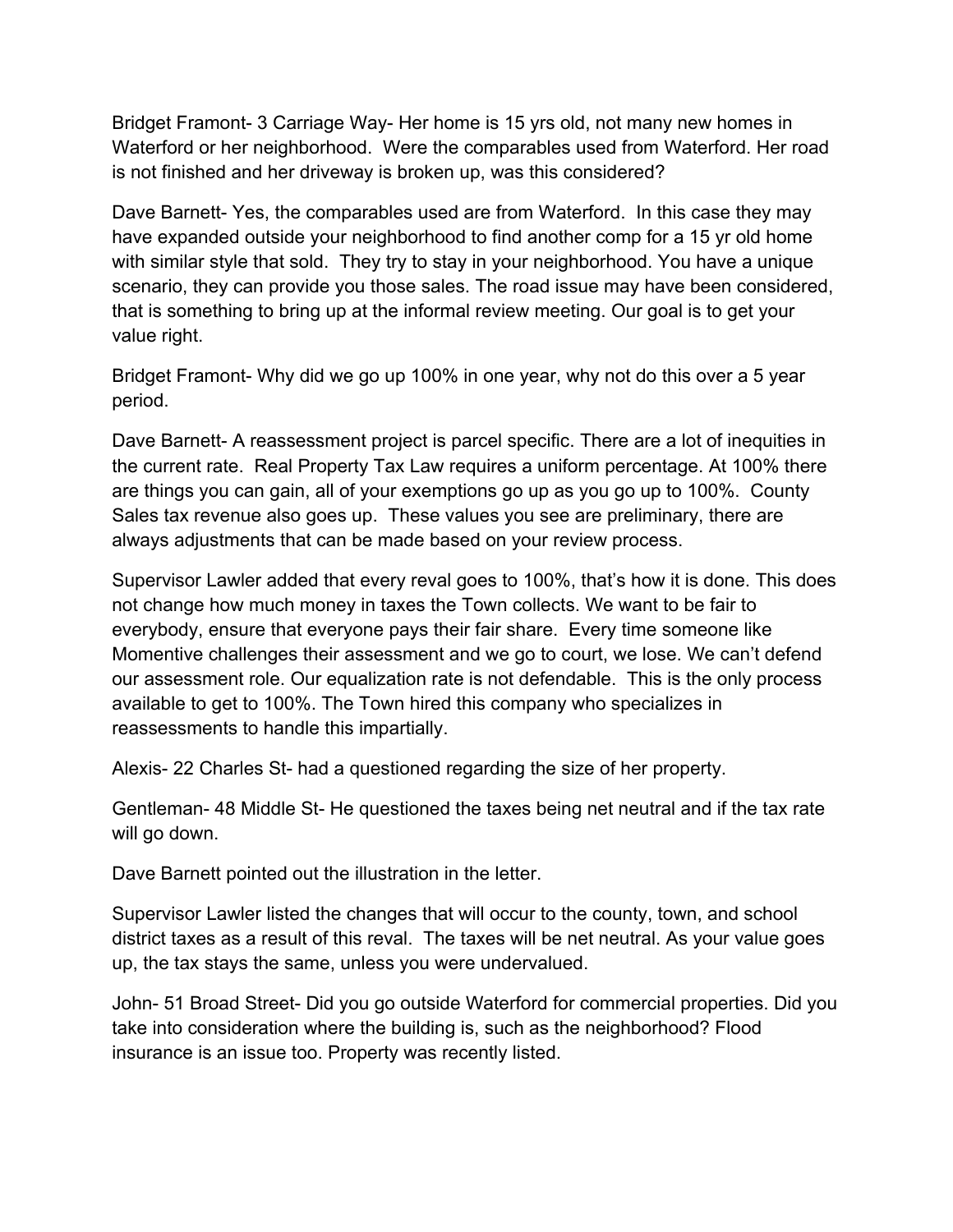Dave Barnett- Yes, we may have gone outside Waterford, we want to stay in Waterford if we can, it depended on the type of (property) business it was. Things we considered were parking etc., and the market area. Properties that were compared is available. Bring sale information and listings to the informal meeting.

Candace- 116 Broad Street- Owner occupied residential with vacancies.

Dave Barnett- Pointed out that 4 units and above is deemed commercial. When looking up comparables make sure you are staying within your class.

Heidi Knorr- 23 Front Street- She has a two family home, are all units considered rentable? What about family occupied, these don't generate extra income. For those who see a change after this process, what percentage can they expect.

Dave Barnett- Provide all this information at the informal review. A two family is considered a two family no matter who lives there. If the materials provided substantiate a reduction, than a reduction will be given.

Gina Thompson- 26 2nd St- Were neighborhood foreclosures considered. Spoke of her fondness for Waterford but lack of outdoor opportunities for children.

John- 62 Middle St.- After a grievance is filed, what is the percentage that get lowered.

Dave Barnett- About 15% of property owners come to an informal review, we cannot say that out of that 10% will get a reduction. It varies by every community; how many inequities there are and the information being provided. We encourage you to make an appointment; we will listen and take your information. It will force us to look at your value, we will review it and if there is a reduction warranted, we will give it. Once you get a reduction, and we send you the notice at the end of April, there is no further action to be taken. You will see that reflected on the 2018 school tax bill.

John- 62 Middle St- Questioned the raising of taxes.

Supervisor Lawler explained the tax based on an assessment.

The time frame and dates to keep in mind: May 1 tentative roll is filed, Grievance Day end of May, July 1<sup>st</sup> the final roll is filed.

Jason Thompson- 26 2<sup>nd</sup> St- The Village is artificially assessed to begin with. The village deals with things the Town does not, such as floods and people coming around for events. OK with this because they had lower taxes. Just because this is fair does not make things right. He met with a real estate agent and she gave him a selling price. Why is the ownership in him to prove GAR's assessment is wrong. Why is this his problem.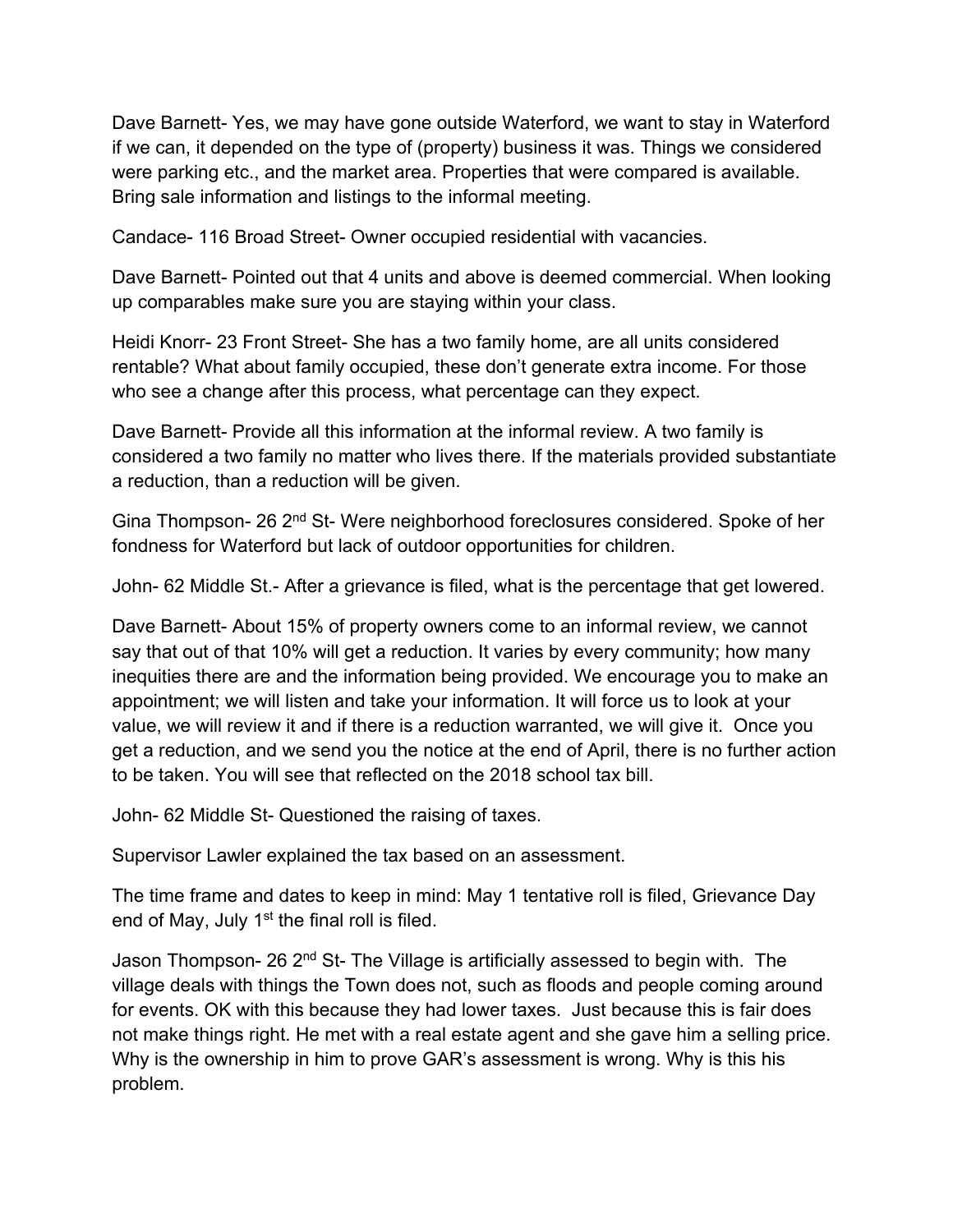Supervisor Lawler stated its not your problem, but there is a process and we are asking you to tell them that they are wrong. He is seeing an underlying problem here and that is the flood plain. He wants this to be relooked at. We need to make sure the comps for your home are in the flood plain also.

Scott Stalker- The flood plain does need to be taken into account. GAR is an employee of the Town and needs to be measured on the accuracy of these assessments vs job performance. Do new homes do better than older homes in this process, such as homes in the village? There is an affordability gap. He feels the letter was terrible. Everyone should get their comps immediately, this work you have already done.

Dave Barnett- They heard about the flood plain when they did their initial workshop and were cognizant of this. Most of the village is in the flood plain. When talking comparable sales, we mean the same things as your home, an example would be the flood plain. Basic and Senior Star will adjust based on 100%, they go up. Any exemption on file is reflected in that new equation for you. Regarding the letter, they are mandated on a lot of things in the letter, as a convenience to the property owner they provided the toll free hotline. They want to get your value right. You can see the range of sales in your neighborhood. For owners, the full process is the informal review, grievance day and then small claims.

Councilman McClement was on the assessment website, and described step by step, after clicking on the comparable link and spoke of the neighborhood codes shown.

Scott Stalker- It will cost over \$9,000 to live in his home. \$4,000 of that is flood insurance.

Supervisor Lawler was notified of an issue with the live stream of the meeting. He instructed Russ M. to look into this immediately and do what needs to be done to get it back up and running.

Chris Lynch- 49  $4<sup>th</sup>$  St- He is looking at a \$8,000 tax bill in 6 months with flood insurance.(\$2800, base cut) The Town interest in the values should be conservative. You should consider doing this on a more current basis to keep values current. If it is found that considerable changes need to be made in the upper 1/3, which are here tonight, there may be errors in the middle and lower third. Those assessments not changed or lowered need to be looked at also. He pays taxes and has reasonable expectations. Is there a mandate for the number of comparables given.

Dave Barnett- They used 4 to 5 comparables for each parcel.

Jim Bowen- 4 Van Ness St, also owns 2 Van Ness- this 100% valuation came out of nowhere. His elderly neighbor had her taxes go up, not sure how she will afford this.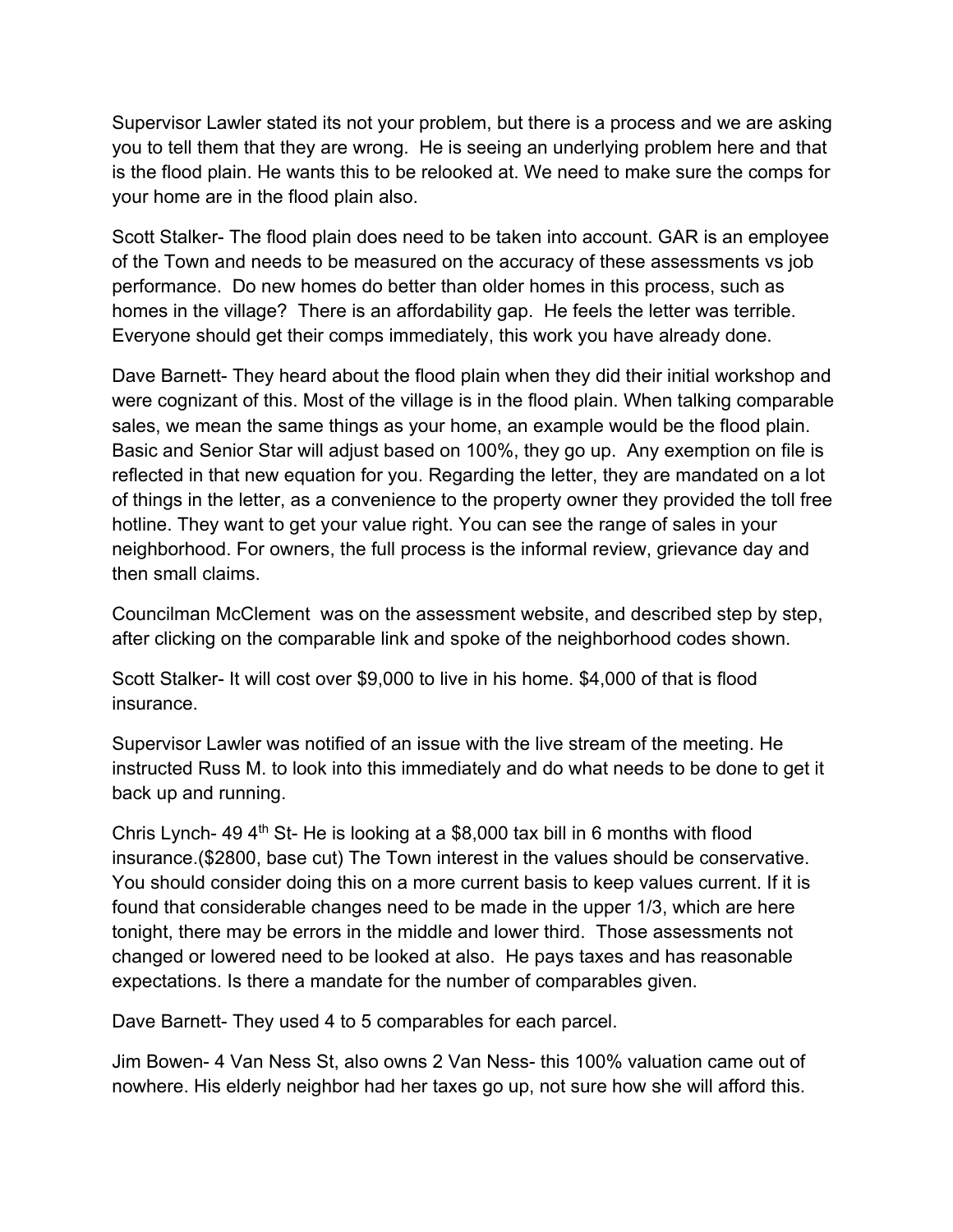Getting more money from the county was mentioned. No one ever says their taxes are too high. This whole process is not right. What is revenue neutral?

Supervisor Lawler spoke about the lawsuits the town faces each year by people whose taxes are too high. The Town was sued by Momentive to reduce their tax bill by 60%, they pay 40% of school taxes.

Dave Barnett- spoke about inequities

Tom Keebler- Van Ness- The tax increase he is facing is not ok, 2-3% he could understand not 100%. There is a short time frame to get all of this done and he is not sure if he can before he leaves for work out of town. Small children at home. What happens if he cannot get this done in time. The whole procedure is wrong, very frustrated, horrible process.

Dave Barnett- We want to accommodate your schedule. There are extenuating circumstances. There are statue dates we have to abide by, Real Property tax law, we can try to accommodate you if you are away, within reason. Call the 1-866 number.

Supervisor Lawler stated this does not generate any more money for the Town. The numbers used on the letter are from the 2017 tax bill. He explained to current suit by Momentive to have their tax bill reduced by 50%. The school district is partnering with us on this, it is in their best interest.

Doug- 11 John St.- Will this have an impact on Village taxes in June?

Mayor Mahoney was in attendance and answered no.

Doug- 11 John St- The attractive taxes were what made him buy his home here. Waterford is charming. He lives in the flood plain, he asks them to take that into effect. He looked at the comps for his property, there are soft factors to be considered also, such as abandoned properties. When taxes go up landlords will pass on to tenants, will this generate more vacancies?

Chris Callaghan- 9  $6<sup>th</sup>$  St- Questioned the projected percent increase in school tax is higher than the town/county on his form. Understood that STAR is already included in figure.

Dave Barnett- The change is the tax rate itself, will need to look at this one specifically.

Ray Morris- 98 4<sup>th</sup> St- Thanks the Town Board for taking the hit for the village. Maybe its time to combine the village and town. 1981 since the last assessment, year after same board members sit before us, why now?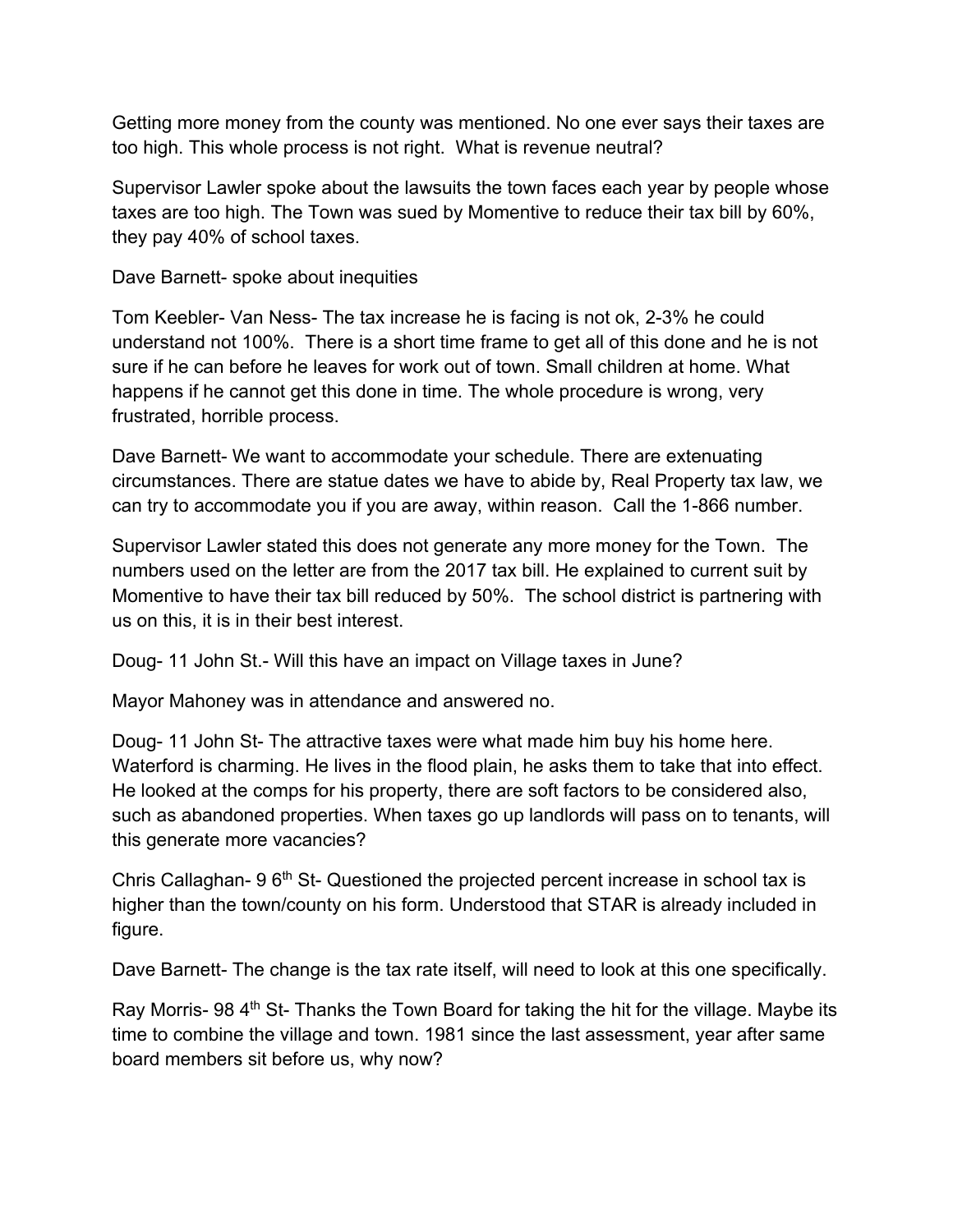Supervisor Lawler explained the driving factor was the amount of commercial lawsuits as well as property owners in the recent years. Should this have been done 10 yrs ago, not sure the reaction would be any different. There is a growing inequity; we have an incomplete tax roll. Code Enforcement did their own internal audit and worked hard the last 10 months to help clean up the assessment roll by looking at building permits issued, and work done without permits. We found a lot of properties that had no building permits for decks, and additions that were built, and even a home. How do we get these big businesses to pay their fair share, our current assessment roll is not fair. We can't defend our assessment roll.

The Supervisor has items he needs to speak with Dave about; the flood plain, comparables, and mistakes that could have went in the other direction. Not everyone will be happy, but he does not want anyone to pay one cent more that they have to.

He went over the review process for property owners.

The Supervisor stated that they will go back and audit the process to make sure comps line up. They are trying to do this as transparent as possible. He has lived in Waterford for 65 years and grew up on Clifton Street.

Sue Coreno- her home was assessed at \$129,500, when she looks out her front door she sees an abandoned home and makeshift car repair on the street. This needs to be taken into consideration. Her daughter's assessment was lowered.

Supervisor Lawler thanked everyone for taking time to attend the meeting and for their comments and questions. He said that he and the board had learned a great deal tonight, especially about flood insurance and its potential impact on market value. Supervisor Lawler said that he had some homework to do and that he would meet with the consultants to review the process to address the questions and issues raised by residents tonight.

The Supervisor adjourned the meeting at 9:25PM to allow those in attendance who did not want to stay for the remaining meeting to leave.

The Supervisor resumed the meeting at 9:42PM.

# **Committee on Seniors, Highways, Wastewater Treatment, Water Authority, and Cemetery.**

Councilman Boudreau gave the Highway Department report for the month of February 2018. The Highway crew has filled potholes and repaired two storm drains. They cut down two fallen trees in the cemetery. A winter storm is coming tomorrow. The Town of Waterford has declared a Snow Emergency for all town roads effective Wednesday March 7, 2018 at 9am until further notice. All town residents are asked to park in their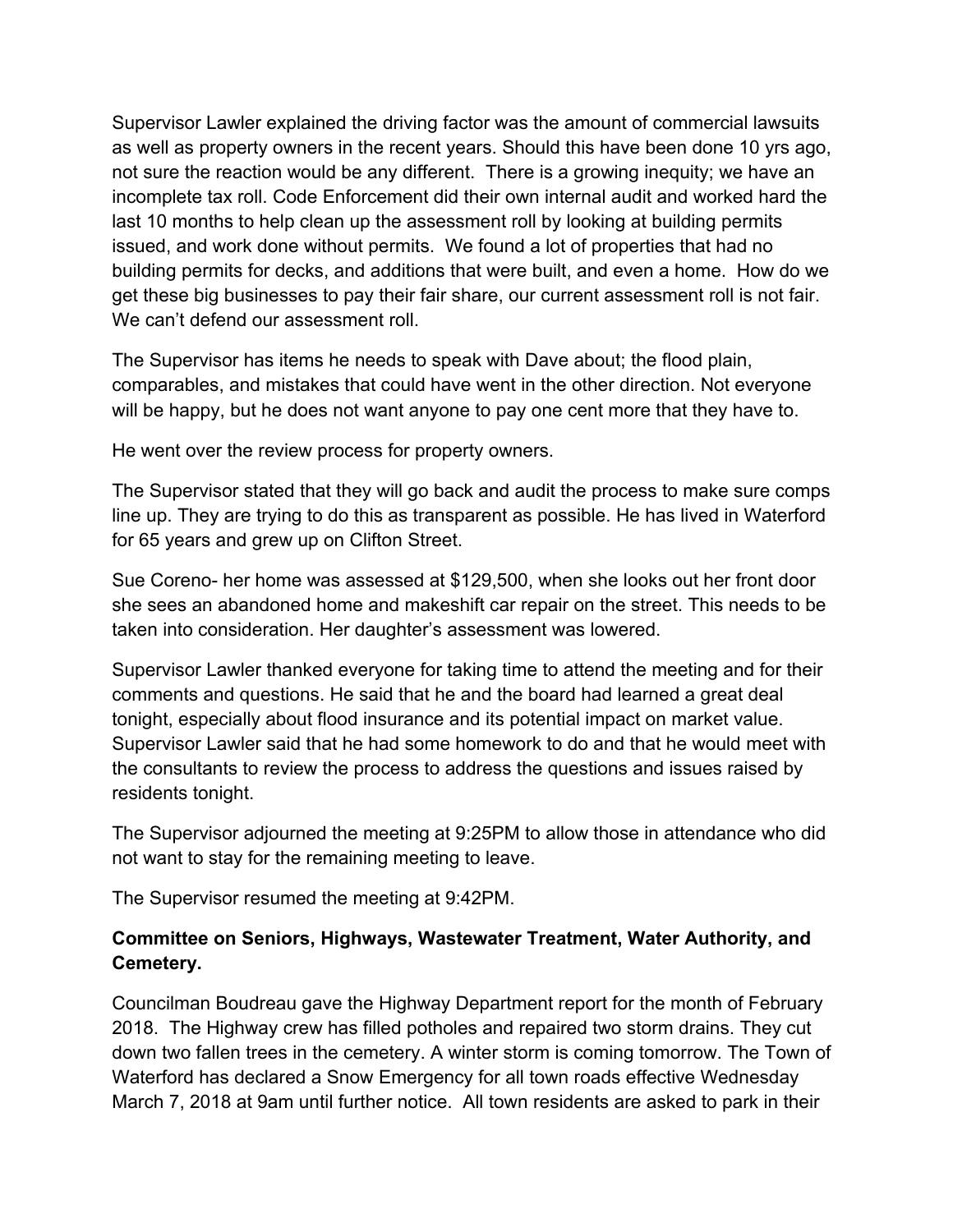driveways and follow all posted alternate parking signs. Those who are non compliant will be ticketed and towed at the owners expense. Call the Highway Department at 518- 235-3413 with questions. Please watch your distance with the snow plows as they plow the roads for the safety of all. Also, please remember not to put your garbage cans and recycling can in the road, but put them at the end of your driveway. The Councilman extended a thank you to the Waterford Police Department in assisting the Highway crew this winter. The Councilman then read the Senior Center report as submitted by Director Mike Mahoney. Their pot luck luncheon was held on February 20<sup>th</sup>, 36 seniors attended. The St Patrick's luncheon will be held on March 20<sup>th</sup> at noon. Please see Sue Rock to sign up or call the center at 518-235-8500, reservations are required. Town and Village Board members are invited to eat and serve at the luncheon. New members are always welcome call 518-235-8500 for more information. The senior meals program for February delivered 187 meals and had 61 people dine in. Councilman Boudreau then read then the Waterford Senior Van report for the month of February as reported by Neil Quantock, Van driver, with an average daily mileage of 109 miles. He reported on the Wastewater Treatment Plant for the month of February as reported by Craig Falcone, Plant Operator. They performed normal maintenance, continued new employee inhouse training and completed yearly group training with the Highway Department. Councilman Boudreau read the Water Commissioners report. Consumption for the month of February totaled 31,890,000 gallons. The Water Department completed 92 service calls and continued equipment maintenance and weekly safety meetings. The department is working on snow removal from hydrants as time and manpower allows. Any community assistance in clearing hydrants for emergency use is appreciated.

# **Committee on Public Safety, Emergency Services**

Councilman Ball read the Police activity report and arrest report for the month of March 2018. The Waterford Police Department is an accredited department, the review was just completed and the department is in very good shape. He spoke of the ongoing opioid crisis and the development of an educational training for residents regarding treatment, cure and intervention for opioid addiction. More details to follow. The Red Cross is seeking blood donations; there is a blood drive March  $14<sup>th</sup>$  from 1-6 at the American Legion Post 1450, 275 Grooms Road, Halfmoon.

# **Committee on Veterans, Grants and Funding, Buildings, and Special Projects**

Councilman McClement spoke about the group Rebuilding Together Saratoga County. Representative Michelle Larkin had spoken to the board last year about the funding available to assist with home repairs for the elderly. They were able to work with some Waterford residents in completing some of their repairs. Currently they have a decent amount of state dollars geared to assisting veterans and the disabled with needed home repairs. Please call 518-587-3315 for more information.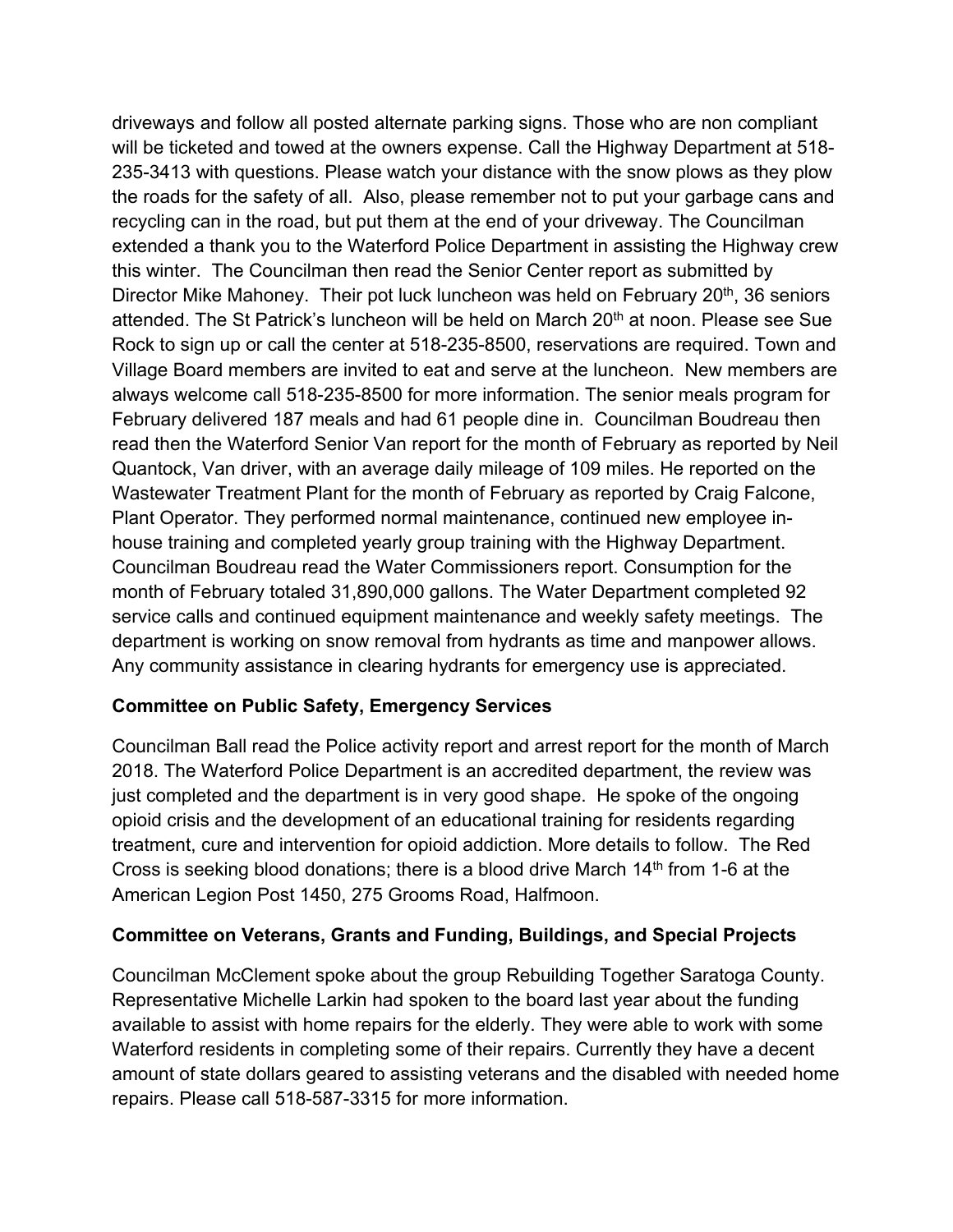# **Committee on Youth, Playgrounds, Pool, Festivals, Liaison to Village, Museum, Library and WHCS**

## Parks and pool:

We are accepting applications for the following positions for the parks and pool

Pool Director and Life guards. Must be Red Cross certified by June 15<sup>th</sup>. Applications will be accepted until April 9<sup>th</sup> in the Supervisor's Office.

Assistant Park Director, Counselors and a Pool Concession Worker. Must be at least 17 years old. Applications will be accepted for the park positions will be accepted until April 27<sup>th</sup> in the Supervisor's Office.

## Library:

The Genealogy Day on Feb 25<sup>th</sup> was well received and they are planning on doing it again possibly twice more in the fall.

The bathroom remodel project is now complete. Both bathrooms are handicap accessible and unisex. There is a baby changing station in one of them. In addition to the bathrooms they have added automatic door openers to the front doors, The Friends of the Library meet the 3<sup>rd</sup> Saturday of the month at 10:30 am in the Van Schoonhoven Community room. They are busy making plans for several fund raisers this year. Also the Knitting Circle meets every other Thursday at 6 pm. Puzzle fans should check out our community puzzle that is set up in the adult reading room.

### Museum:

March 13<sup>th</sup> at 7 pm Van Schaick Country Club- Harry Howard : New York's most famous firefighter.

Christina Lillpop , Collections Manager of the FASNY Museum of Firefighting will be presenting on New York firefighting history of the 19<sup>th</sup> century with a special look at a notable figure, Harry Howard. Admission is \$5 for members, \$6 for not yet members. Dinner is available but not included. The restaurant is under new management.

April 14<sup>th</sup> 10-11 am. Docent training at the museum. If you are not sure what a docent is please stop by the museum and check it out or call 238-0809.

April 21<sup>st</sup>. 10 am Canal clean sweep at the old Champlain canal Lock 4 in front of the Waterford Historical Museum. The museum is once again participating in Earth Day by cleaning up the canal, T shirts are available for volunteers.

# Waterford Memorial Day Parade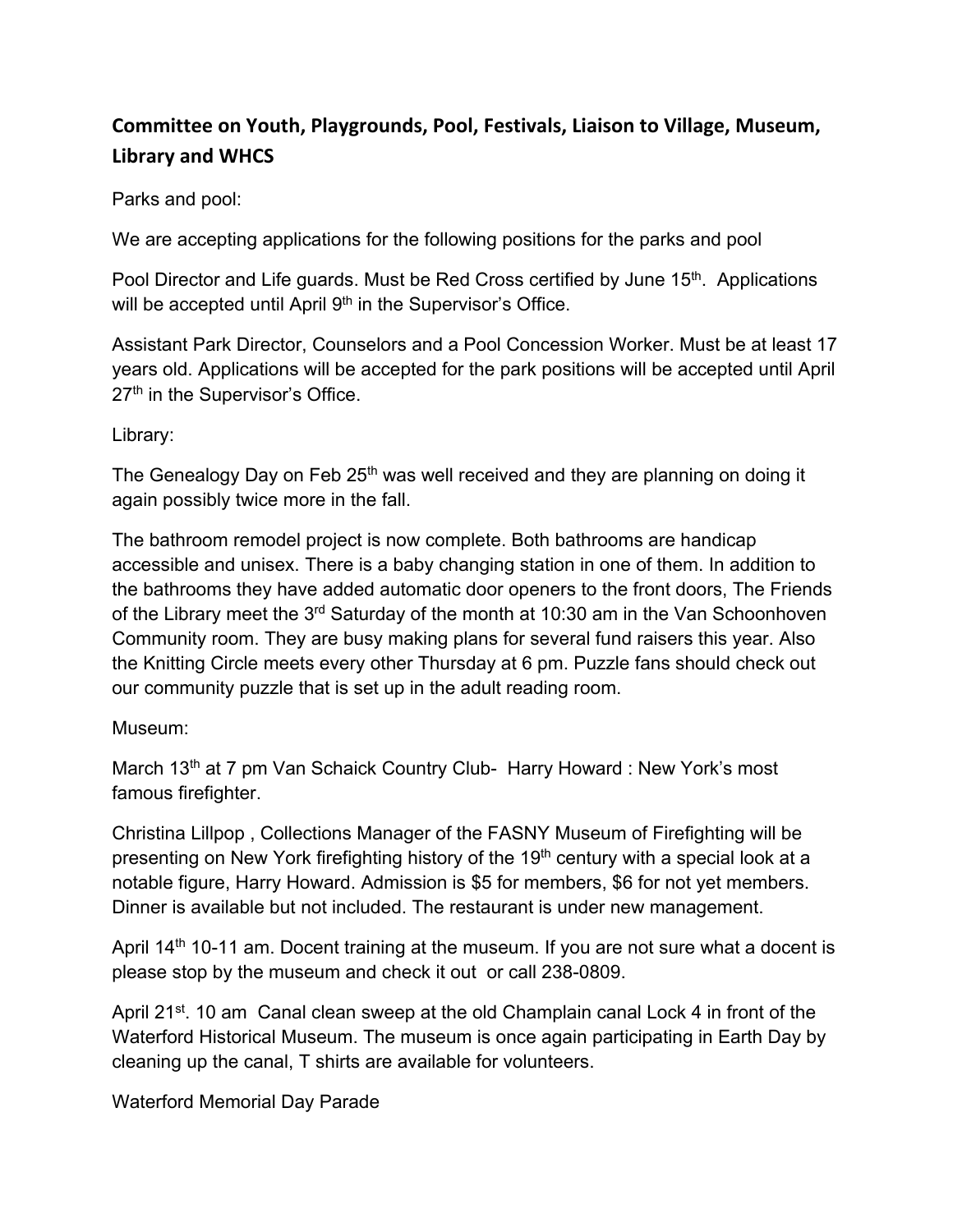Wed May 23 rd at 7 pm with a ceremony at Soldier's and Sailors park. Anyone interested in participating please feel free to contact me thru the supervisor's office.

Waterford Halfmoon School

This Friday March 9<sup>th</sup> High School Murder Mystery

March 15 School board and finance meeting beginning at 6

March 16 High School Snow ball

March 18 is the annual PTO auction

March 30-April 6 is Spring recess.

#### **GENERAL ORDERS**

RESOLUTION #26

RESOLVED, that Mary Shannon Carrigan and Christina McClement be and are hereby authorized to attend the NYS Town Clerks Association Conference in Albany, NY April 22-25, 2018.

Offered by Councilman Ball

Seconded by Councilman Boudreau

Councilman Ball yes Councilman Boudreau yes Councilman Marble yes Councilman McClement yes Supervisor Lawler yes

RESOLUTION # 27

Be it resolved that the Town Board of the Town of Waterford hereby authorizes the Town Supervisor to execute an agreement with UHY LLP in an amount not to exceed \$21,012.50 for audit services to be performed relative to the Town's 2017 financial records.

Offered by Councilman Boudreau

Seconded by Councilman Marble

Councilman Ball yes Councilman Boudreau yes Councilman Marble yes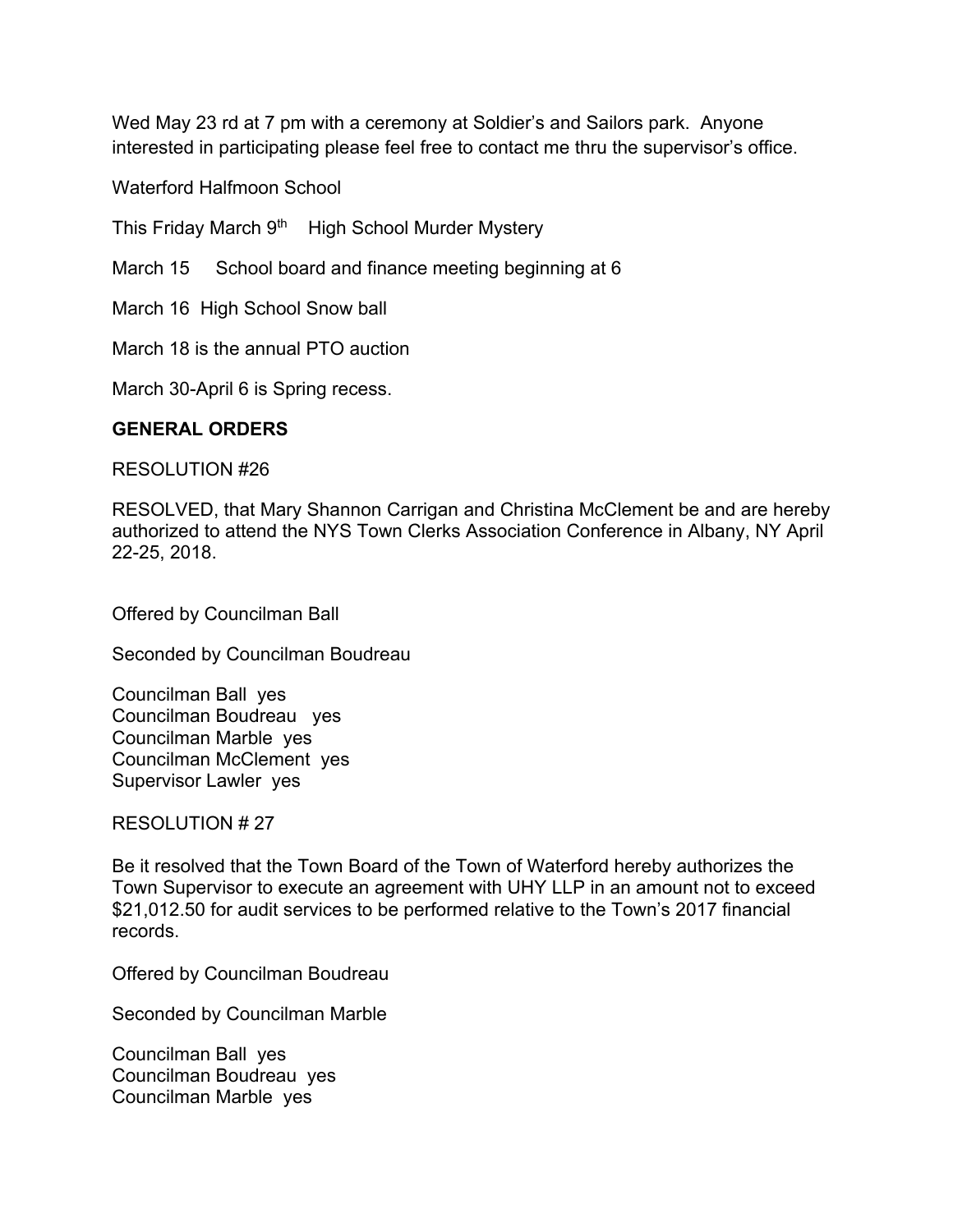Councilman McClement yes Supervisor Lawler yes

RESOLUTION #28

RESOLVED that the Supervisor be and he is hereby authorized to sign a contract with Canaday Sweepers in an amount of \$5,000.00 for street sweeping for 2018.

Offered by Councilman Boudreau

Seconded by McClement

Councilman Ball yes Councilman Boudreau yes Councilman Marble yes Councilman McClement yes Supervisor Lawler yes

RESOLUTION # 29

RESOLVED, that the Supervisor be and he is hereby authorized to sign a contract with JGS Recycling and Hauling Inc for electronic recycling for the year 2018.

Offered by Councilman Coudreau

Seconded by Councilman Marble

Councilman Ball yes Councilman Boudreau yes Councilman Marble yes Councilman McClement yes Supervisor Lawler yes

RESOLUTION # 30

RESOLVED, that the Supervisor be and he is hereby authorized to sign a contract with TRUGREEN Commercial in an amount of \$422.30 for weed control at Clement Park and \$4,721.81 for treatments of the ball fields at the Middletown Road ball field complex.

Offered by Councilman Boudreau

Seconded by Councilman Marble

Councilman Ball yes Councilman Boudreau yes Councilman Marble yes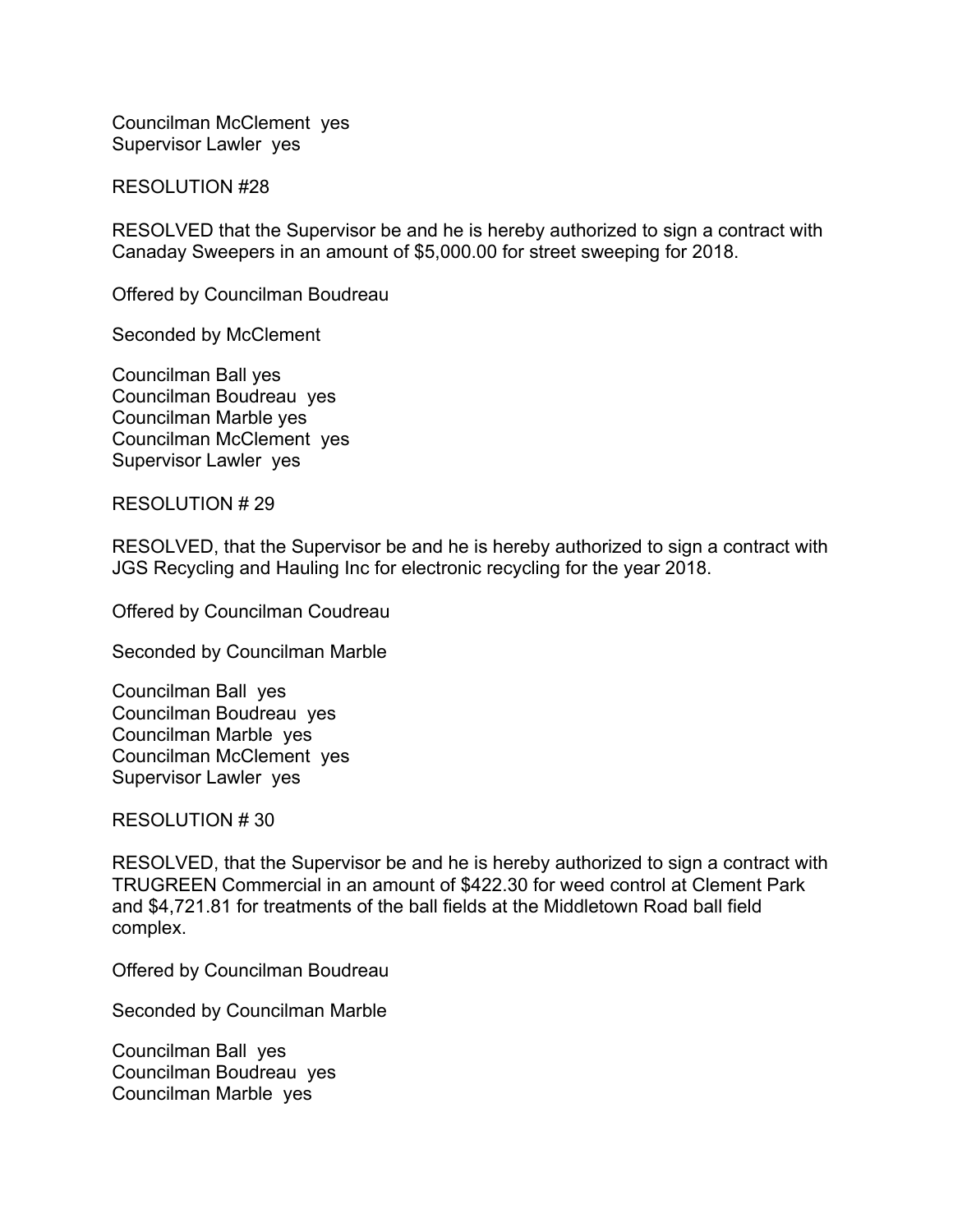Councilman McClement yes Supervisor Lawler yes

RESOLUTION # 31

RESOLVED, that the Supervisor be and he is hereby authorized to sign a household hazardous waste collection agreement with Care Environmental Corp. for 2018.

Offered by Councilman Boudreau

Seconded by Councilman McClement

Councilman Ball yes Councilman Boudreau yes Councilman Marble yes Councilman McClement yes Supervisor Lawler yes

#### RESOLUTION # 32

RESOLVED, that the Supervisor be and he is hereby authorized to sign a contract with Old Saratoga Associates LLC for pollution control at the Sugarloaf Pond for algae control and pondweed control for the 2018 season at a cost of \$4200.00.

Offered by Councilman Marble

Seconded by Councilman McClement

Councilman Ball yes Councilman Boudreau yes Councilman Marble yes Councilman McClement yes Supervisor Lawler yes

#### RESOLUTION # 33

RESOLVED, that the Supervisor be and he is hereby authorized to sign a contract with Mountain Top Portable Toilets LLC for the 2018 season.

Offered by Councilman Boudreau

Seconded by Councilman Marble

Councilman Ball yes Councilman Boudreau yes